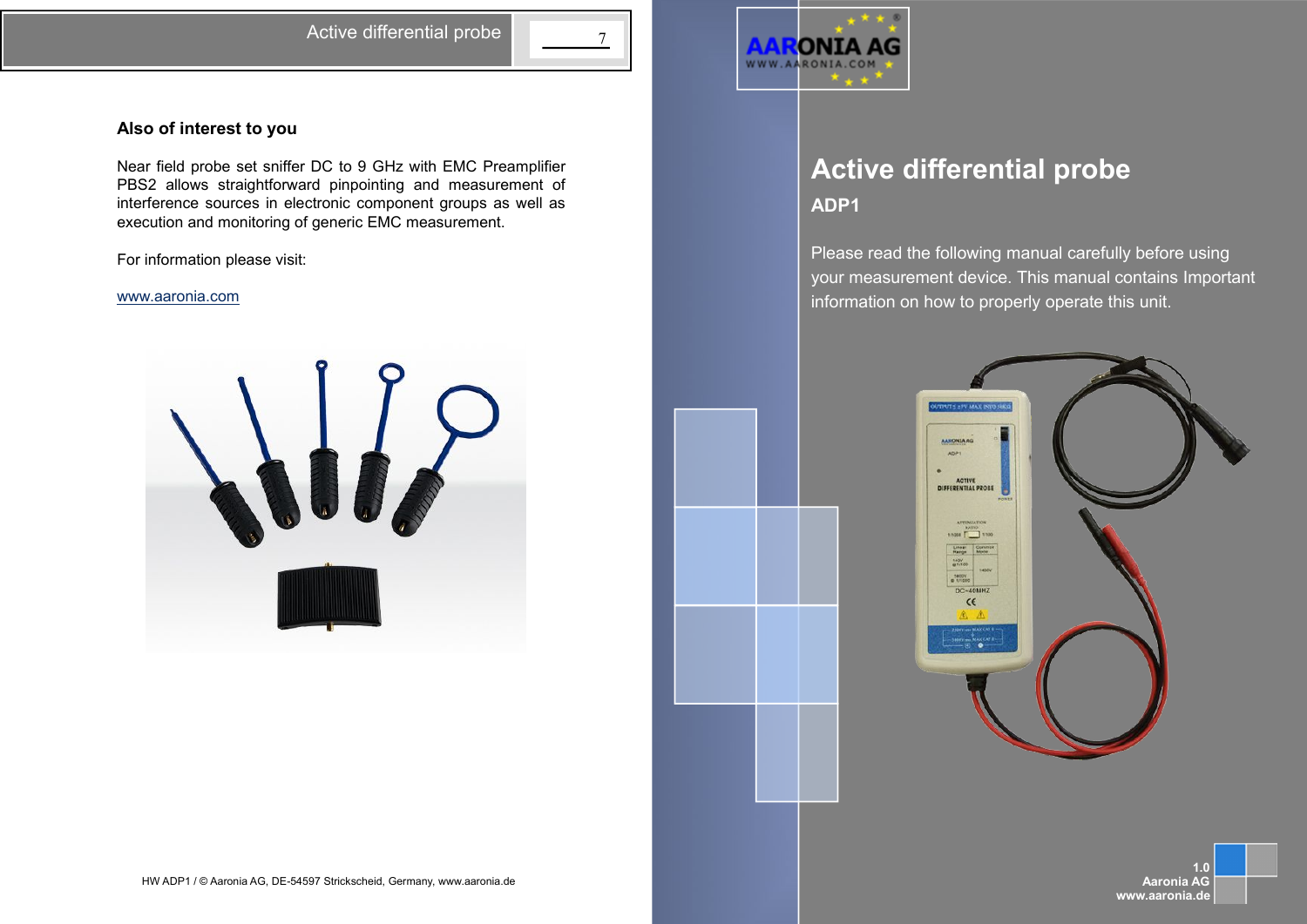# **4. Operating procedure**

Connect the probe to the spectrum analyzer or oscilloscope with a suitable cable.

Adjust the vertical zero adjustment of the oscilloscope if necessary.

Select the attenuation ratio and the vertical deviation of the analyzer / oscilloscope in accordance with the conversion table below.

Note: The power must be **on**

| <b>Attenuation Ration</b> | X1000             | X100             |
|---------------------------|-------------------|------------------|
| Voltage INPUT             |                   |                  |
| <b>RANGE</b>              | 1400 <sub>v</sub> | 140 <sub>v</sub> |
| (DC+AC Peak)              |                   |                  |

**Attention: The real vertical deviation is equal to the attenuation ratio multiplied by the range of vertical deviation selected on the oscilloscope. It will be double in the case of a 50 load.** 

# **Table of Contents**

| 1.      | <b>SAFETY GUIDELINES</b> |                                           |   |
|---------|--------------------------|-------------------------------------------|---|
|         | 1.1.                     | <b>Maintenance</b>                        | 3 |
|         | 1.2.                     | Cleaning                                  | 3 |
|         | 1.3.                     | Warranty                                  | 3 |
|         | 1.4.                     | <b>Operating environmental conditions</b> | 4 |
| $2_{-}$ |                          | <b>FEATURES</b>                           | 4 |
| 3.      |                          | <b>SPECIFICATIONS</b>                     | 5 |
| 4.      |                          | <b>OPERATING PROCEDURE</b>                | 6 |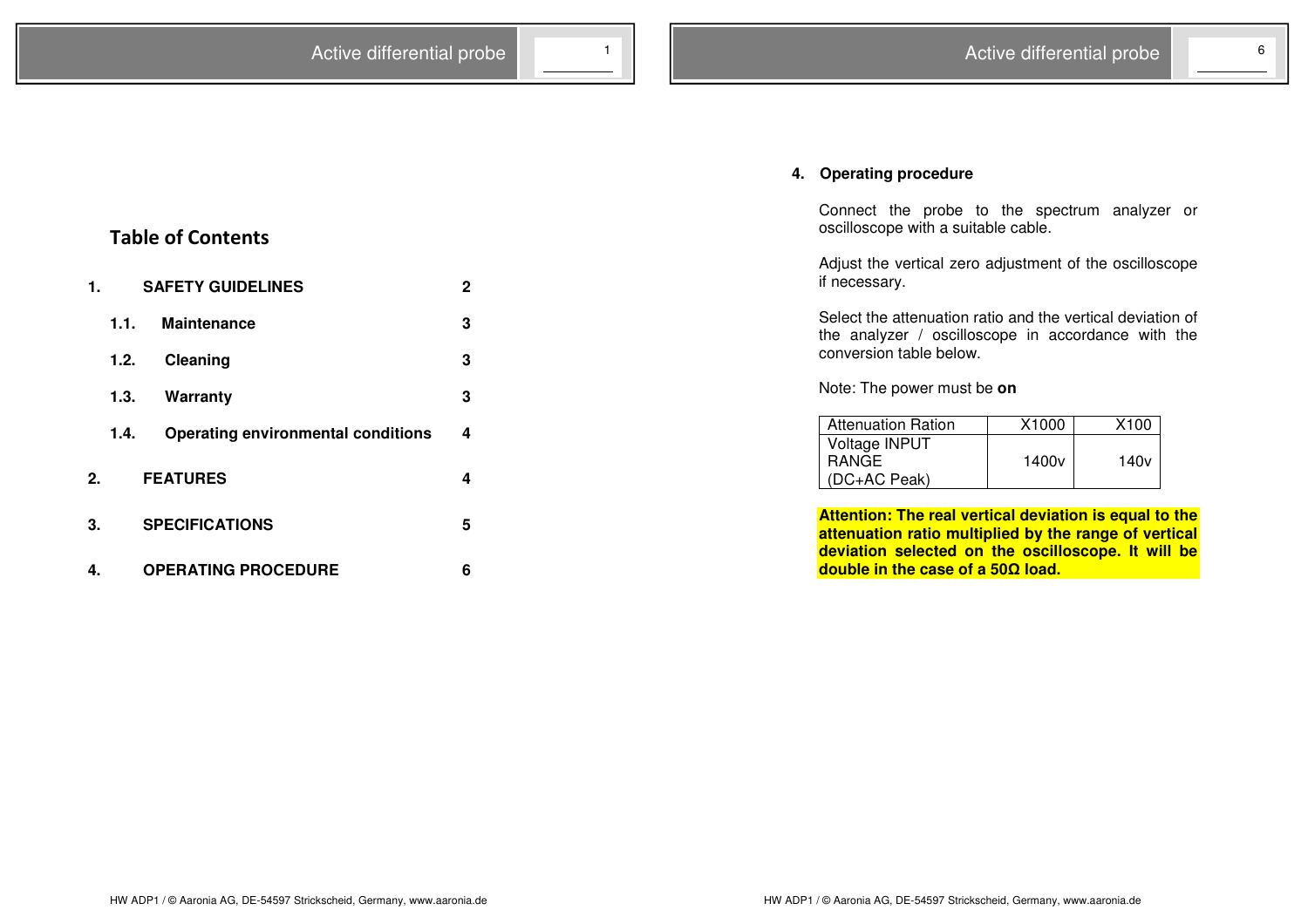

### **1. Safety Guidelines**

In the event of any damages resulting from failure to follow these operating instructions the claim under guarantee is discharged. We accept no liability for consequential damages.

In the event of property and personal damages resulting from improper handling or failure to follow safety advice, we accept no liability.

For reasons of safety and admissibility (CE) the unauthorized conversion and/or alteration of the product is not permitted.

In order to avoid any damage, please read this user manual carefully before starting to use the device.

The commissioning should only be performed by qualified and instructed personnel.

Never expose the device to water. Never use it outdoors while it is raining. Otherwise the sensitive electronics could be damaged.

Avoid to high temperatures. Do not leave the device on a heating, in direct sunlight or in your car.

The device is maintenance-free. Only clean it externally with a damp cloth.

Even though the device is well secured through the use of countersunk screws, it should still not be reachable by children as it could easily be diverted from its intended use.

Consider the regulations for prevention of industrial accidents for electrical installations and equipment, by government safety organization in industrial facilities.

In schools, educational establishments, hoppy and self-help workshops the operation of this product must be supervised by trained personnel.

### **3. Specifications**

| <b>Bandwidth</b>                            | $DC - 40 MHz$                                                                                                                      |  |
|---------------------------------------------|------------------------------------------------------------------------------------------------------------------------------------|--|
| <b>Attenuation</b>                          | X1000 X100                                                                                                                         |  |
| Accuracy                                    | $+/- 1%$                                                                                                                           |  |
| Input Voltage range                         | $DC + AC$ Peak to Peak<br>≤140Vforx10, (about 50V RMS or DC)<br>≤1400Vforx100, (about 500V RMS or DC)                              |  |
| <b>Permitted</b><br>max input voltage       | Max differential voltage:<br>1400V (DC+AC PEAK TO PEAK)<br>Max voltage between each input terminal and ground:<br><b>1400V RMS</b> |  |
| Input Impedance                             | Differential: 54MΩ /1.2pF<br>Between terminal and ground: 27MQ /2.3pF                                                              |  |
| Output voltage:                             | $≤14V$                                                                                                                             |  |
| Output impedance:                           | $50\Omega$                                                                                                                         |  |
| <b>Rise time</b>                            | 7ns for x1000<br>14 $ns$ for $x100$                                                                                                |  |
| Rejection rate on<br>common mode:           | 60Hz: > 80dB;100Hz: > 60dB;1MHz: > 50dB                                                                                            |  |
| Power supply                                | Only External 9V DC power supply<br>or internal AA Batteries                                                                       |  |
| Consumption                                 | 35mA max (0.4 Watt)                                                                                                                |  |
| <b>Dimensions and weight</b>                | 69x26x165mm; 500g                                                                                                                  |  |
| <b>Electrical safety to</b>                 | IEC 1010-1<br>(1)                                                                                                                  |  |
| Installation                                | category III                                                                                                                       |  |
| <b>Related voltage</b><br>or max line-earth | 6500V RMS                                                                                                                          |  |
| Insulation                                  | Dual                                                                                                                               |  |
| <b>Degree of Pollution</b>                  | $\overline{c}$                                                                                                                     |  |
| CЕ                                          | EN50081-1 and 50082-1                                                                                                              |  |